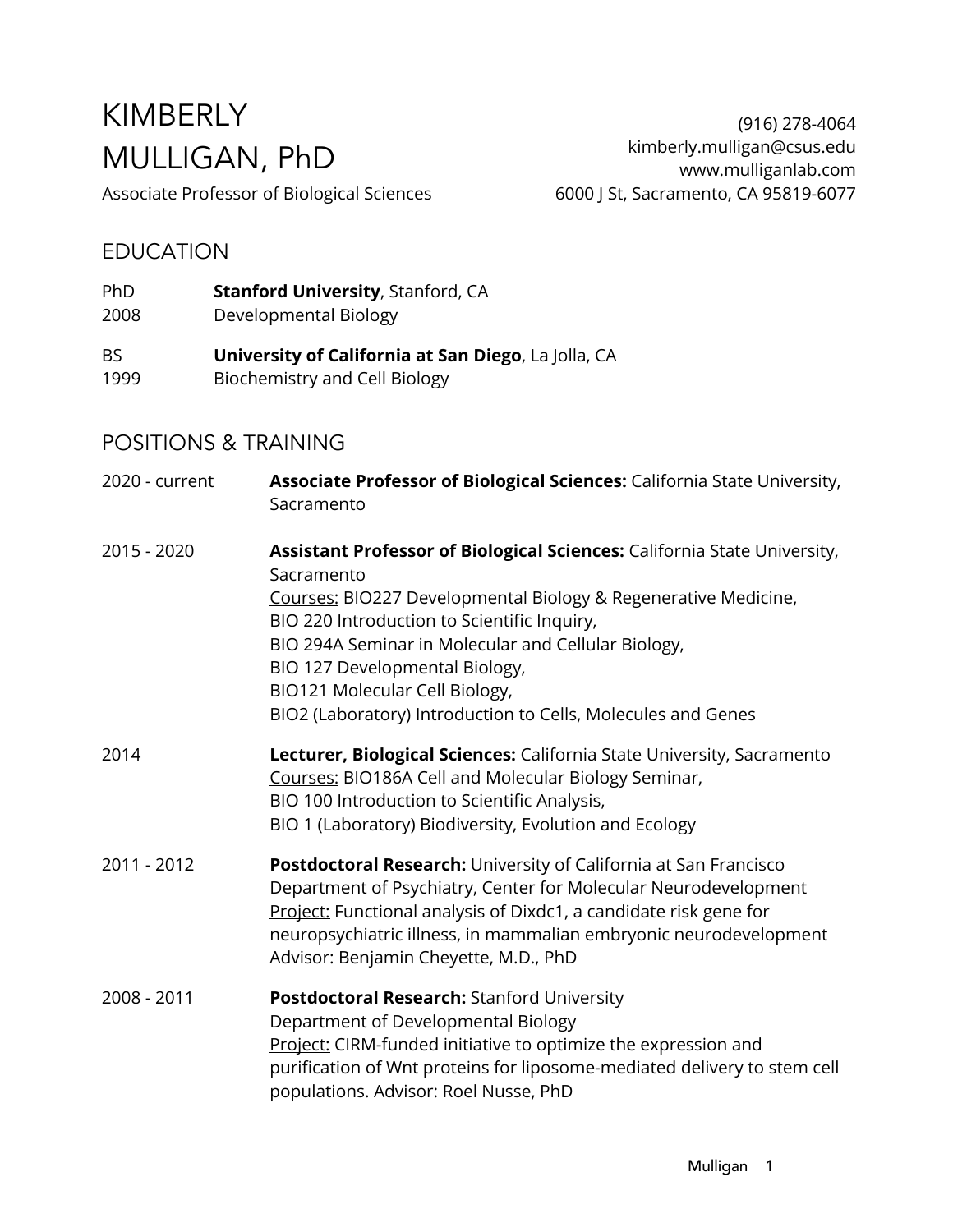| 2001 - 2008 | <b>Doctoral Research:</b> Department of Developmental Biology, Stanford |
|-------------|-------------------------------------------------------------------------|
|             | University                                                              |
|             | Dissertation: Molecular characterization of Swim, a novel Wnt binding   |
|             | protein that promotes long-range signaling by maintaining Wingless      |
|             | solubility during Drosophila development. Advisor: Roel Nusse, PhD      |

# PEER-REVIEWED PUBLICATIONS

| 2021 | Niosi A, Vo NH, Sundar P, Welch C, Penn A, Yuldasheva Y, Alfareh A,<br>Rausch K, Rukshar T, Cavanaugh J, Yadav P, Peterson S, Brown R, Hu A,<br>Ardon-Castro A, Nguyen D, Crawford R, Lee W, Jensen MH, Morris E, and<br>Mulligan K. (2021) "Kismet/CHD7/CHD8 affects gut biomechanics, the<br>gut microbiome, and gut-microbiome-brain axis in <i>Drosophila</i><br>melanogaster" PLoS One (Under Review)                                                                    |
|------|-------------------------------------------------------------------------------------------------------------------------------------------------------------------------------------------------------------------------------------------------------------------------------------------------------------------------------------------------------------------------------------------------------------------------------------------------------------------------------|
| 2021 | Welch C, Johnson E, Tupikova A, Anderson J, Tinsley B, Newman J,<br>Widman E, Alfareh A, Davis A, Rodriguez L, Visger C, Miller-Schulze JP, Lee<br>W, and Mulligan K. (2021) "Bisphenol A affects neurodevelopmental<br>gene expression, cognitive function, and synaptic morphology in<br>Drosophila melanogaster" NeuroToxicology (Under Review)                                                                                                                            |
| 2021 | Murphy LN, Nguyen K, Stryder B, Welch C, Sidhu H, Ceballos A, Chu D,<br>Penn A, Tinsley B, Ivory-Ford I, Ghenta K, and Mulligan K (2021)<br>Developmental exposure to the environmental neurotoxicant PCB 95<br>causes mushroom body axon outgrowth defects in <i>Drosophila</i><br>melanogaster" Science Matters (Under Review)                                                                                                                                              |
| 2021 | Nguyen U, Tinsley B, Sen Y, Stein J, Palacios Y, Ceballos A, Welch C,<br>Nzenkue K, Penn A, Murphy L, Leodones K, Casiquin J, Ivory I, Ghenta K,<br>Danziger K, Widman E, Newman J, Triplehorn M, Hindi Z, Mulligan K.<br>(2021) "Exposure to bisphenol A differentially impacts<br>neurodevelopment and behavior in Drosophila melanogaster from<br>distinct genetic backgrounds" NeuroToxicology, 82, Pages 146-157, ISSN<br>0161-813X, doi.org/10.1016/j.neuro.2020.12.007 |
| 2020 | Poston RG, Murphy LN, Rejepova A, Ghaninejad-Esfahani M, Joshua<br>Segales J, Mulligan K, Saha RN (2020) "Specific ortho-hydroxylated<br>brominated ethers inhibit neuronal MEK-ERK signaling and disrupt<br>neurodevelopmental processes" J. Biol. Chem. jbc.RA119.011138.<br>doi:10.1074/jbc.RA119.011138                                                                                                                                                                   |
| 2018 | Martin PM, Stanley RE, Ross AP, Freitas AE, Moyer CE, Brumback AC,<br>lafrati J, Stapornwongkul KS, Dominguez S, Kivimae S, Mulligan KA,<br>Pirooznia M, McCombie WR, Potash JB, Zandi PP, Purcell SM, Sanders<br>SJ, Zuo Y, Sohal VS, Cheyette BNR (2018) "DIXDC1 contributes to                                                                                                                                                                                             |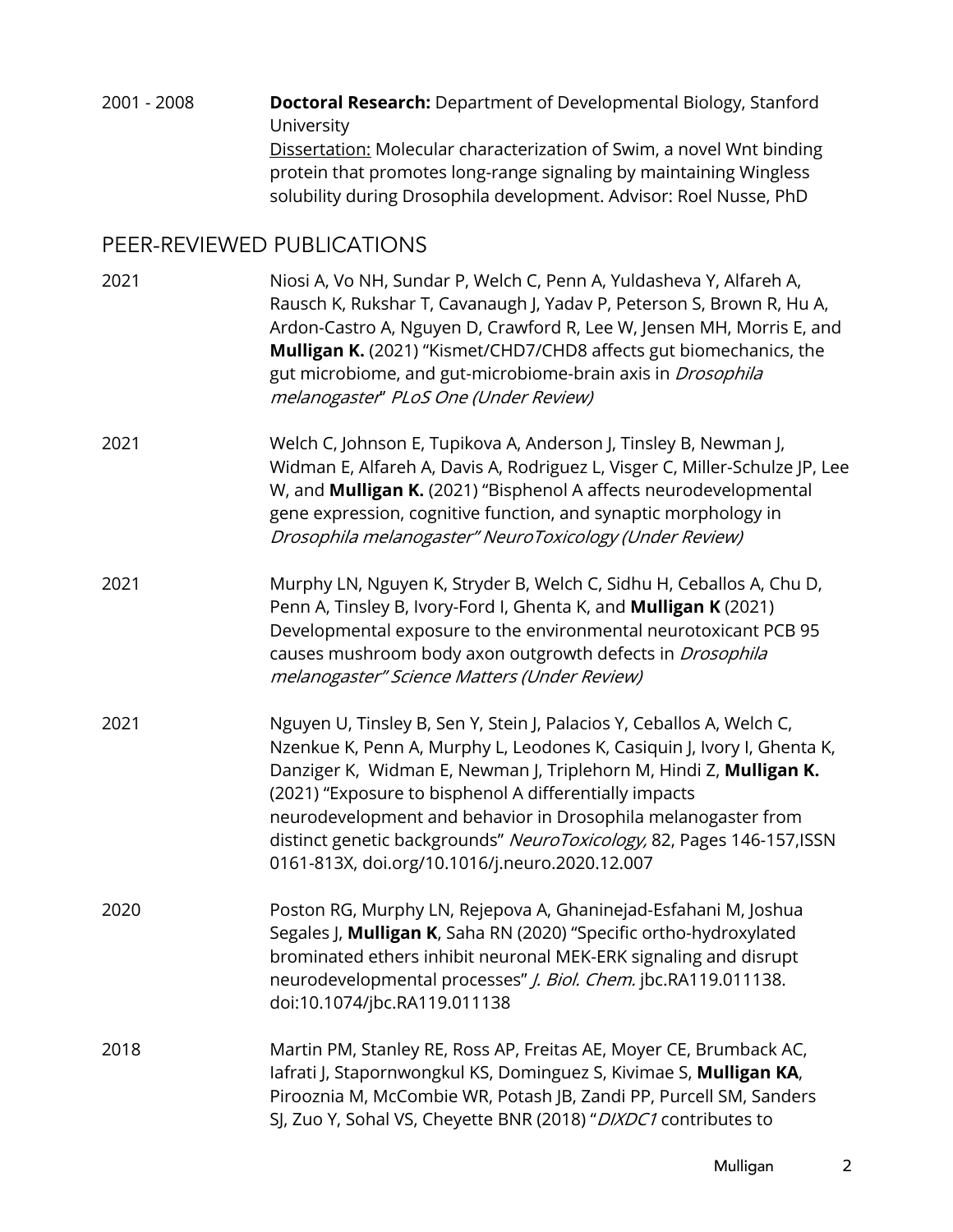|      | psychiatric susceptibility by regulating dendritic spine and glutamatergic<br>synapse density via GSK3 and Wnt/β-catenin signaling" Mol Psych, Oct<br>18. doi: 10.1038                                                                                                          |
|------|---------------------------------------------------------------------------------------------------------------------------------------------------------------------------------------------------------------------------------------------------------------------------------|
| 2017 | Mulligan KA and Cheyette B (2017) "Neurodevelopmental Perspectives<br>on Wnt Signaling in Psychiatry" Review. Mol Neuropsych, Jan 13. (2) 219-<br>246                                                                                                                           |
| 2014 | Dhamdhere GR, Fang MY, Jiang J, Lee K, Cheng D, Olveda RC, Liu, B,<br>Mulligan KA, Carlson J, Ranson R, Weis W, Helms J. (2014) Drugging a<br>Stem Cell Compartment Using Wnt3a Protein as a Therapeutic. PLoS<br>ONE9(1): e83650. https://doi.org/10.1371/journal.pone.0083650 |
| 2012 | Mulligan KA and Cheyette B (2012) "Wnt signaling in vertebrate neural<br>development and function" Review. <i>J Neurolmmune Pharmacol.</i> Dec; 7(4)<br>774-87                                                                                                                  |
| 2012 | Mulligan KA, Fuerer C, Ching W, Willert K, Fish M, Nusse R (2012)<br>"Secreted-Wingless interacting molecule (Swim) promotes long-range<br>signaling by maintaining Wingless solubility" Proc Natl Acad Sci USA.<br>Jan10;109 (2):370-7                                         |
| 2008 | Nusse R, Fuerer C, Ching W, Harnish K*, Logan C, Zeng A, ten Berge D,<br>Kalani Y. (2008) "Wnt signaling and stem cell control" Cold Spring Harb<br>Symp Quant Biol. Nov (73) 59-66. Review                                                                                     |
| 2004 | Johnson ML, Harnish K*, Nusse R, Van Hul W (2004)"LRP5 and Wnt<br>signaling: a union made for bone." J Bone Mineral Research.<br>Nov;19(11):1749-57. Review                                                                                                                     |
|      | * Kimberly Harnish is my maiden name                                                                                                                                                                                                                                            |

## BOOK CHAPTER

| 2016 | <b>Mulligan K</b> and Cheyette B (2016) "Introduction to Wnt signaling" Inborn  |
|------|---------------------------------------------------------------------------------|
|      | <i>Errors of Development</i> , 3 <sup>rd</sup> Edition, Oxford University Press |

### AWARDS AND FELLOWSHIPS

# Teaching/Pedagogy Awards

| 2018 - 2019 | Outstanding Teaching Award (CSUS, College of Natural Sciences and                      |
|-------------|----------------------------------------------------------------------------------------|
|             | Mathematics)                                                                           |
| 2018 – 2019 | Pedagogy Enhancement Award (3 unit release; CSUS, Center for Teaching<br>and Learning) |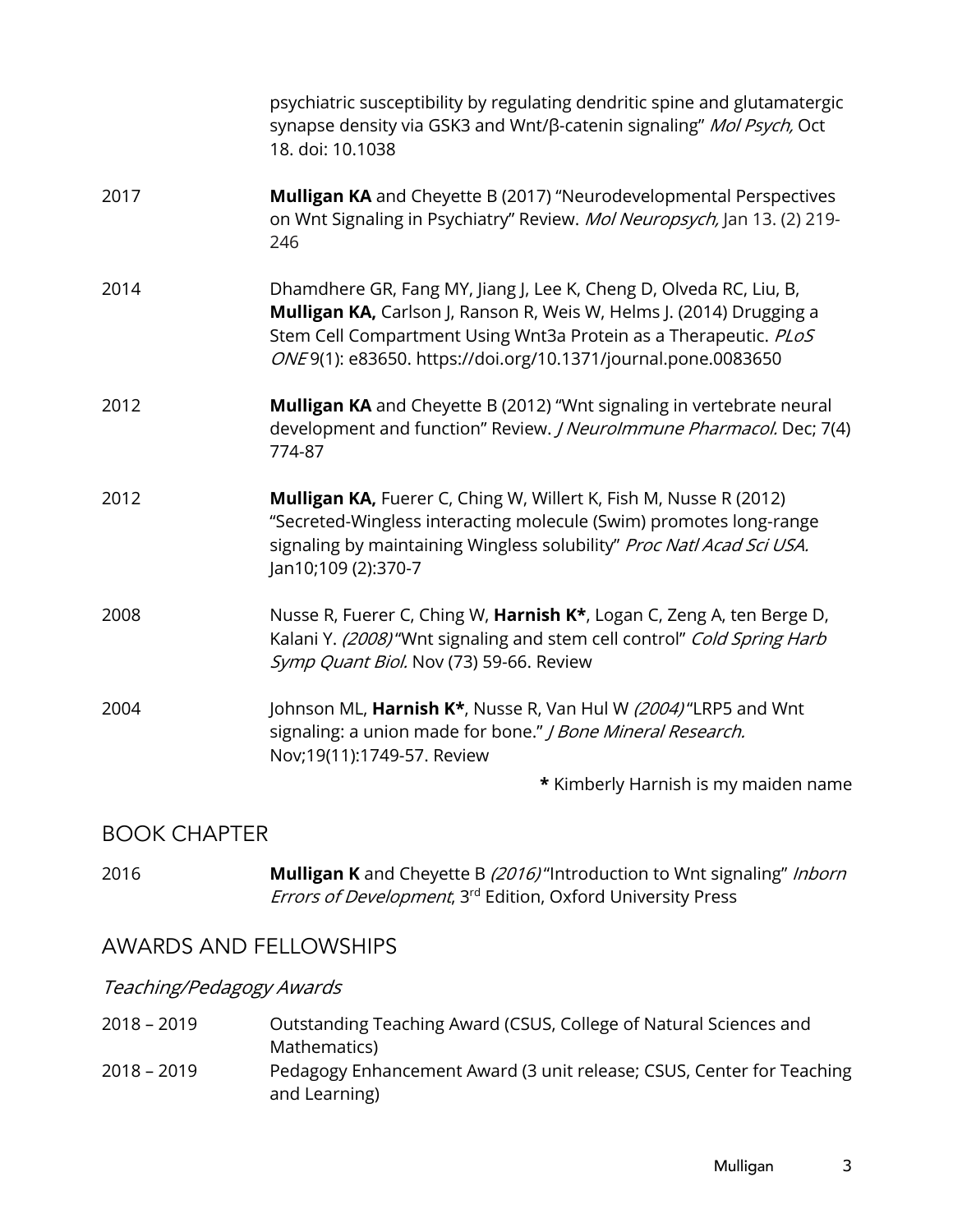| $2017 - 2018$ | Pedagogy Enhancement Award (3 unit release; CSUS, Center for Teaching |
|---------------|-----------------------------------------------------------------------|
|               | and Learning)                                                         |
| $2016 - 2017$ | Promising Practices Course Redesign with Technology Award (3 unit)    |
|               | release; CSU Chancellor's Office)                                     |

# Mentorship Awards

| 2018 - 2019   | SEE Outstanding Faculty Mentor Award (CSUS, Science Educational  |
|---------------|------------------------------------------------------------------|
|               | Equity Program Award)                                            |
| $2017 - 2018$ | Exceptional Assigned Time Committee Award (3 unit release; CSUS, |
|               | Faculty Senate Subcommittee Award)                               |

# Programmatic Awards

| 2021 - 2026 | California Institute of Regenerative Medicine (CIRM) EDUC2 Bridges |
|-------------|--------------------------------------------------------------------|
|             | Award (\$2,946,500; CIRM Award); Role: PI                          |

#### Research Awards

| National Institutes of Health SCORE (SC2) Pilot Award (\$426,000; NIH<br>Award); Role: PI                     |
|---------------------------------------------------------------------------------------------------------------|
| Research and Creative Activities Award (\$7,500; CSUS Award); Role: PI                                        |
| G2E Award (\$2,500; CSUS Award)                                                                               |
| CSUPERB New Investigator Research Award (\$15,000; CSU-wide award)<br>Role: co-PI                             |
| Instructionally Related Activities Award (\$5,500; CSUS, Associated<br>Students Incorporated Award); Role: PI |
| Research and Creative Activities Award (\$7,500; CSUS Award); Role: co-PI                                     |
| Goethe Research Award (\$5,000; CSUS Award); Role: PI                                                         |
| Goethe Research Award (\$5,000; CSUS Award); Role: PI                                                         |
| Instructionally Related Activities Award (\$7,500; CSUS, Associated                                           |
| Students Incorporated Award); Role: PI                                                                        |
| Sac State Retirees Faculty Development Award (\$500; CSUS Award); Role:                                       |
| Awardee (not an aim-related award)                                                                            |
| Research and Creative Activities Award (\$7,500; CSUS Award); Role: PI                                        |
| Instructionally Related Activities Award (\$7,000; CSUS, Associated<br>Students Incorporated Award); Role: PI |
| Research and Creative Activities Award (\$7,500; CSUS Award); Role: PI                                        |
| Goethe Research Award (\$2,500; CSUS Award); Role: PI                                                         |
| Faculty Research Incentive Grant (\$2,500; CSUS Award)                                                        |
| CSUPERB New Investigator Research Award (\$15,000; CSU-wide award);<br>Role: PI                               |
| Research and Creative Activities Award (\$7,500; CSUS Award); Role: PI                                        |
| Instructionally Related Activities Award (\$5,759; CSUS, Associated<br>Students Incorporated Award); Role: PI |
| Goethe Research Award (\$2,500; CSUS Award); Role: PI                                                         |
| CSUPERB New Investigator Research Award (\$15,000; CSU-wide award)                                            |
|                                                                                                               |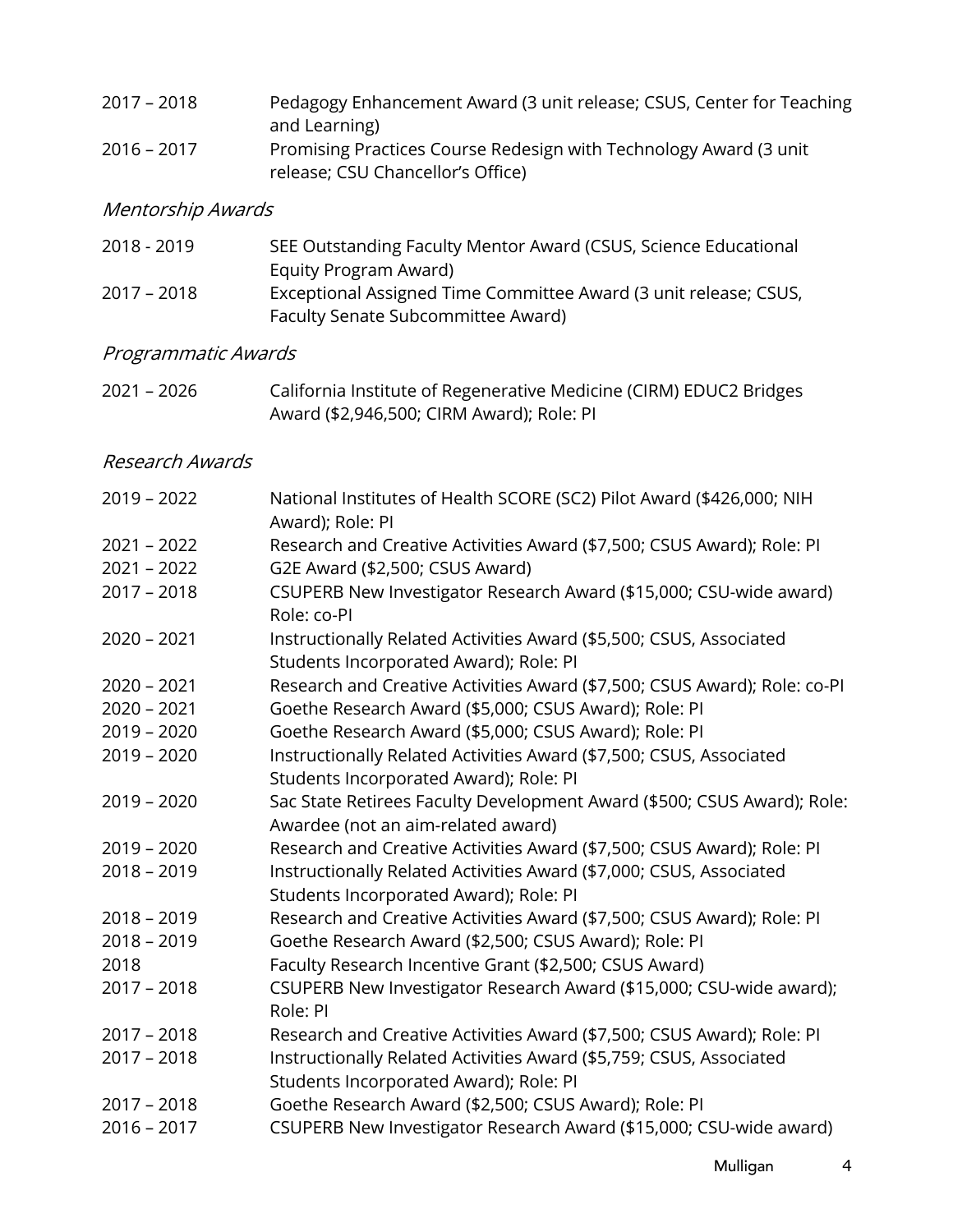| Provost's Research Incentive Funds Award (\$5,000; CSUS Award)       |
|----------------------------------------------------------------------|
| Judith M. Ford T32 NIH Fellowship (UCSF postdoctoral training grant) |
| Stanford Graduate Fellowship (Stanford doctoral training grant)      |
|                                                                      |

### Other Awards

| 2021 | Woman of Influence—in the faculty category (CSUS campus wide award) |
|------|---------------------------------------------------------------------|
| 2020 | Awarded Early Tenure                                                |

# SELECTED SEMINARS

| 2021 | Getting STEM-FIT! STEM-Forum for Inclusive Teaching as a Model for<br><b>Broad Dissemination of Inclusive Teaching Practices</b><br>Accelerating Systemic Change Network (ASCN), Transforming Institutions<br>Conference                           |
|------|----------------------------------------------------------------------------------------------------------------------------------------------------------------------------------------------------------------------------------------------------|
| 2021 | Use of an inclusive summative assessment increases deep learning and<br>reduces test anxiety in an undergraduate molecular cell biology course.<br>62 <sup>nd</sup> Annual Drosophila Genetics Research Conference                                 |
| 2020 | Using fruit flies to identify autism risk factors. STEM Scholars Lecture,<br>Sacramento State (Archived lecture recording:<br>https://www.csus.edu/college/natural-sciences-mathematics/center-<br>science-math-success/stem-lecture-archive.html) |
| 2019 | Using Drosophila melanogaster to identify chemicals that confer risk of<br>neurodevelopmental disorders. West Coast Regional Society for<br>Developmental Biology Conference                                                                       |
| 2019 | Using Drosophila melanogaster to identify chemicals that confer risk of<br>neurodevelopmental disorders. CSUPERB 31 <sup>st</sup> Annual Biotechnology<br>Symposium.                                                                               |
| 2019 | Using Drosophila melanogaster to identify chemicals that confer risk of<br>neurodevelopmental disorders. Chico State University Seminar Series                                                                                                     |
| 2019 | Using Drosophila melanogaster to identify chemicals that confer risk of<br>autism spectrum disorder. CSUS Chemistry Department Seminar.                                                                                                            |
| 2018 | Using the Common Fruit Fly to Study Autism. Sacramento Area Science<br>Project-Science in the River City (an educational partnership between<br>University of California, Davis and Sacramento State University)                                   |
| 2017 | Developing Drosophila melanogaster as a Tool to Identify Factors that<br>Confer Risk of Autism. San Francisco State University Seminar Series.                                                                                                     |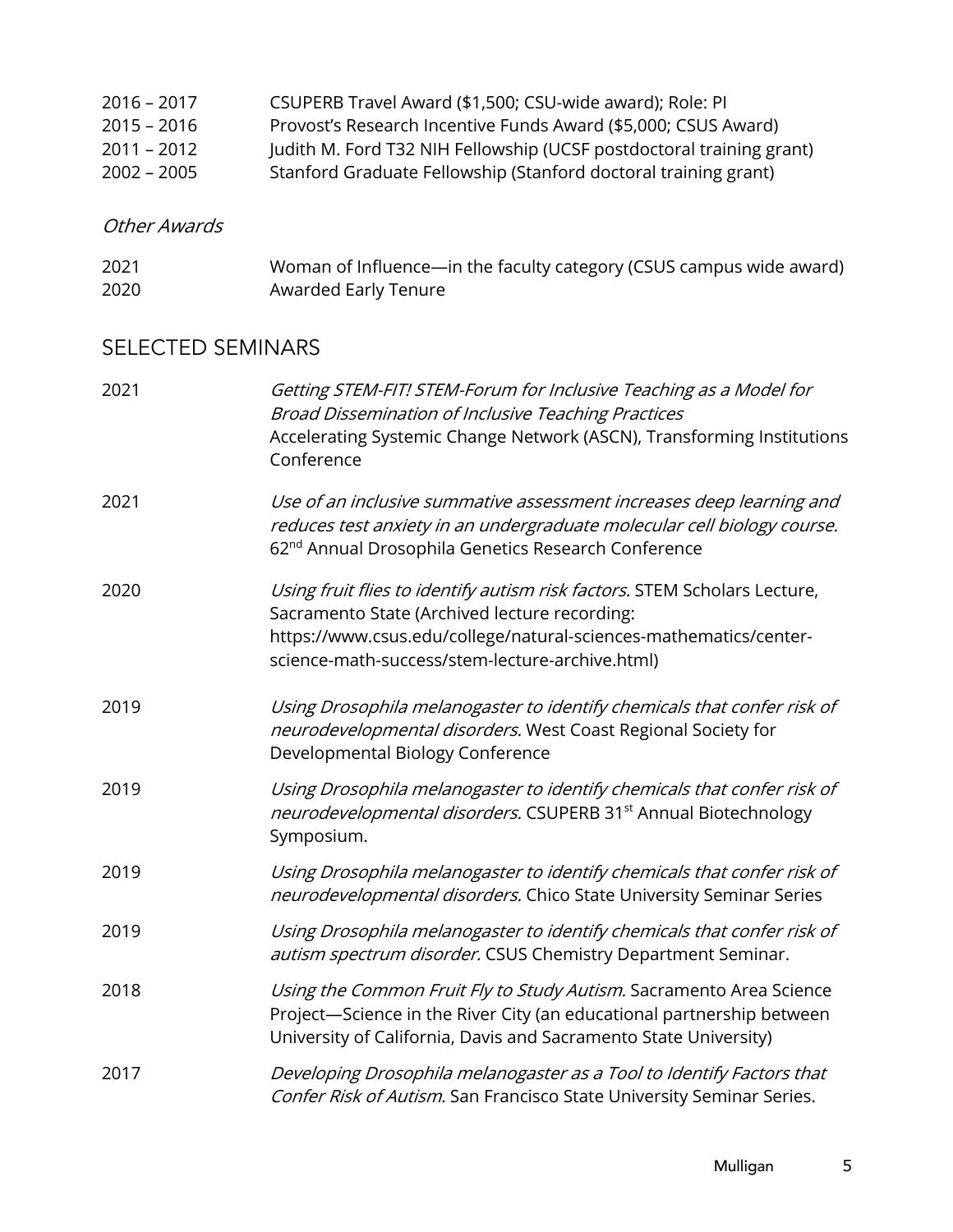2017 Using Online Learning Modules to Institute Elements of a Flipped Classroom. CSUS Biological Sciences Department Seminar.

## RESEARCH MENTORING ACTIVITIES

Total number of research students mentored = 76 Current research students = 2 graduate students, 9 undergraduates Undergraduate student alumni = 60 Graduate student lab alumni = 5 (Complete list of lab alumni: https://www.mulliganlab.com/people)

# SELECTED STUDENT POSTERS & PRESENTATIONS

(Only recent external conferences are included here; students also present their research at three annual on-campus research symposiums)

| 2021 | Penn A and Mulligan K. "Kismet/CHD7/CHD8 affects gut biomechanics,<br>the gut microbiome, and gut-microbiome-brain axis in Drosophila<br>melanogaster" West Coast Regional Society for Developmental<br><b>Biology Meeting (Oral presentation)</b>                                                                                                                                   |
|------|--------------------------------------------------------------------------------------------------------------------------------------------------------------------------------------------------------------------------------------------------------------------------------------------------------------------------------------------------------------------------------------|
| 2021 | Penn A, Nguyen U, Tinsley B, Sen Y, Stein J, Palacios Y, Ceballos A, Welch<br>C, Nzenkue K, Murphy L, Widman E, Newman J, and Mulligan K<br>"Bisphenol A Exposure Differentially Impairs Neurodevelopmental<br>Phenotypes in Wild-Type Drosophila and in a Drosophila Model of Fragile<br>X Syndrome" Annual Biomedical Research Conference for Minority<br><b>Students (ABRCMS)</b> |
| 2021 | Nzenkue K and Newman J "Bisphenol A differentially impacts<br>neurodevelopment in <i>Drosophila melanogaster</i> from distinct genetic<br>backgrounds" 33rd CSUPERB Annual Biotechnology Symposium                                                                                                                                                                                   |
| 2021 | Niosi A, Vo N, Amin-Rahbar T, Welch C, Nguyen D, Lew A, Hu A, Crawford<br>R, and Mulligan K "The autism-associated chromatin modifier,<br>Chromodomain Helicase DNA Binding Protein 8, affects gastrointestinal<br>phenotypes in <i>Drosophila melanogaster</i> " 33 <sup>rd</sup> CSUPERB Annual<br><b>Biotechnology Symposium</b>                                                  |
| 2021 | Tupikova A, Aldafari S, and Mulligan K "Measuring the Impact of<br>Bisphenol A on Nonassociative Learning and Memory in Drosophila<br>melanogaster Using the Endoparasitoid Wasp Predator-Response<br>Paradigm" 62 <sup>nd</sup> Annual Drosophila Genetics Research Conference                                                                                                      |
| 2021 | Penn A and Mulligan K "Bisphenol A differentially impacts<br>neurodevelopment in <i>Drosophila melanogaster</i> from distinct genetic                                                                                                                                                                                                                                                |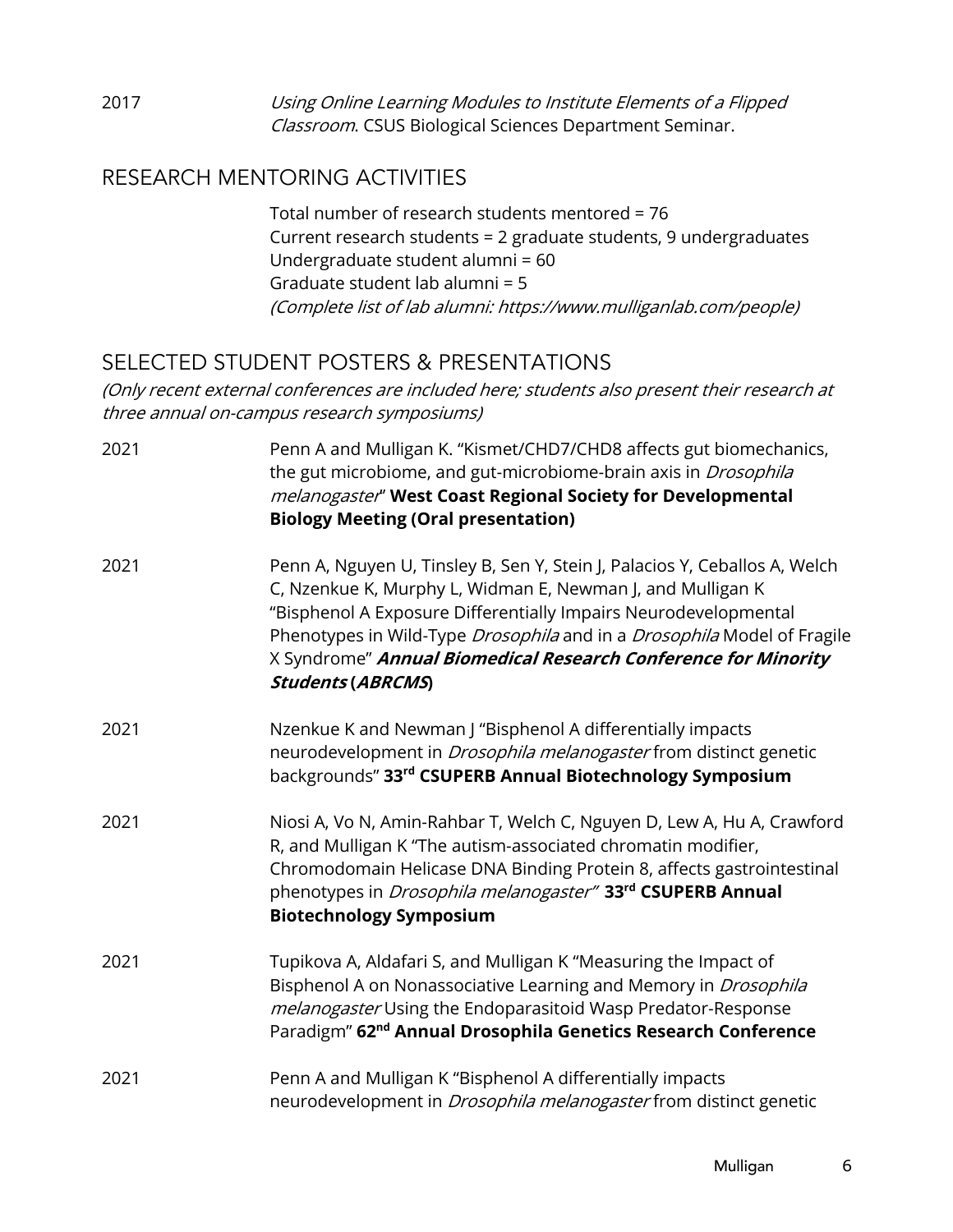|      | backgrounds" 62nd Annual Drosophila Research Conference (Oral<br>presentation                                                                                                                                                                                                                                                                                      |
|------|--------------------------------------------------------------------------------------------------------------------------------------------------------------------------------------------------------------------------------------------------------------------------------------------------------------------------------------------------------------------|
| 2021 | Welch C, Hojeij N, Murphy L, Ghenta K, Hindi Z, Newman J, Nguyen K,<br>Stryder B, Tinsley B, Triplehorn M, Widman E, and Mulligan<br>K"Developmental exposure to the neurotoxicant polychlorinated<br>biphenyl-95 elicits a synergistic gene by environment response in<br>fmr1mutant Drosophila melanogaster"62nd Annual Drosophila<br><b>Research Conference</b> |
| 2021 | Penn A, Nguyen U, Tinsley B, Sen Y, Stein J, Palacios Y, Ceballos A, Welch<br>C, Nzenkue K, Murphy L, Widman E, Newman J, and Mulligan K<br>"Bisphenol A differentially impacts neurodevelopment in Drosophila<br>melanogaster from distinct genetic backgrounds" Stanford<br><b>Undergraduate Research Conference</b>                                             |
| 2020 | Penn A, Nguyen U, Tinsley B Murphy L, Palacios Y, Ceballos A, Welch C,<br>Mulligan K "Bisphenol A Differentially Impacts Neurodevelopment in<br>Drosophila melanogaster from Distinct Genetic Backgrounds" 2020<br><b>SACNAS National Diversity in STEM Virtual Conference</b>                                                                                     |
| 2020 | Larson H, Newman J, Widman E, Penn A, Witherspoon J, and Mulligan K<br>"Developmental exposure to Bisphenol F impairs courtship behavior and<br>causes developmental lethality" 61st Annual Drosophila Genetics<br><b>Research Conference</b>                                                                                                                      |
| 2020 | Penn A, Nguyen U, Tinsley B, Sen Y, Stein J, Palacios Y, Ceballos A, Welch<br>C, Nzenkue K, Murphy L, Widman E, Newman J, and Mulligan K<br>"Bisphenol A differentially impacts neurodevelopment in Drosophila<br>melanogaster from distinct genetic backgrounds" 61st Annual<br><b>Drosophila Genetics Research Conference</b>                                    |
| 2020 | Niosi A, Vo N, Amin-Rahbar T, Welch C, Nguyen D, Lew A, Hu A, Crawford<br>R, and Mulligan K "The Autism-Associated Chromatin Modifier,<br>Chromodomain Helicase DNA Binding Protein 8, Affects Gastrointestinal<br>Phenotypes in <i>Drosophila melanogaster</i> " Towards Targeted Therapies<br>for Neurodevelopmental Disorders Virtual Symposium                 |
| 2020 | Tupikova A, Nguyen U, Sen Y, Nzenkue K, Leodones K, Danzinger K,<br>Newman J, Widman E, and Mulligan K "Impact of Bisphenol-A on<br>Behavior in the Fragile X Syndrome Model of Drosophila" Towards<br><b>Targeted Therapies for Neurodevelopmental Disorders Virtual</b><br>Symposium                                                                             |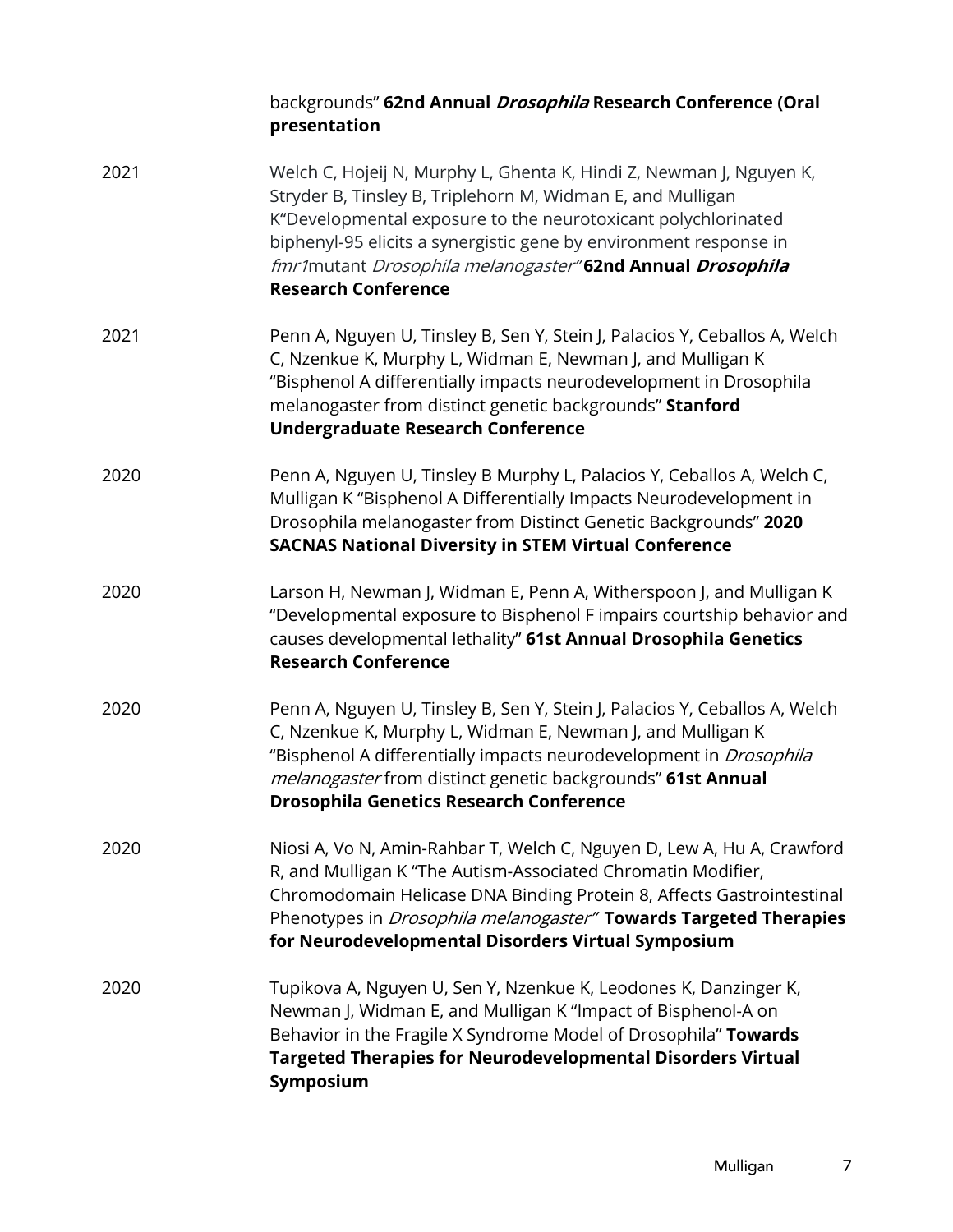- 2019 Welch C, Ardon-Castro A, Hu A, Lew A, Murphy L, Nguyen D, and **Mulligan K**. "The Autism-Associated Chromatin Modifier, kismet/Chromodomain Helicase DNA Binding Protein 8, Affects Axon Guidance and Behavioral Phenotypes in Drosophila melanogaster" **West Coast Regional Society for Developmental Biology Meeting**
- 2019 Murphy L, Chu D, Penn A, Hindi Z, Ghenta K, and **Mulligan K**. "Exposure to the Environmental Neurotoxicant Polychlorinated Biphenyl-95 Phenocopies a Common Autism Risk Gene in *Drosophila melanogaster"* **West Coast Regional Society for Developmental Biology Meeting**
- 2019 Tinsley B, Nguyen U, Casiquin J, Ceballos A, Chu D, Palacios Y, Sen Y, Welch C, and **Mulligan K**. "Developmental Exposure to Bisphenol-A Causes Neurodevelopmental Defects in Drosophila melanogaster" **32nd CSUPERB Annual Biotechnology Symposium**

#### STUDENT AWARDS

| 2021 | Aliyah Penn (undergraduate)-Best undergraduate talk; Awarded to one<br>undergraduate presenter; West Coast Regional Society for<br>Developmental Biology Meeting                                                |
|------|-----------------------------------------------------------------------------------------------------------------------------------------------------------------------------------------------------------------|
| 2021 | Seham Aldafari (undergraduate)—President's Medal; Awarded to one<br>undergraduate; Sacramento State                                                                                                             |
| 2021 | Angelo Niosi (graduate student)-Eden Award winner; Awarded to one<br>master's student; 33rd CSUPERB Annual Biotechnology Symposium                                                                              |
| 2021 | Aliyah Penn (undergraduate)-First place oral presentation; CSU<br>Research Competition                                                                                                                          |
| 2021 | Aliyah Penn (undergraduate)— First place oral presentation; Sacramento<br><b>State Research Competition</b>                                                                                                     |
| 2021 | Chloe Welch (graduate student)-Second place oral presentation;<br>Sacramento State Research Competition                                                                                                         |
| 2020 | Lillian Murphy (undergraduate)-President's Medal; Awarded to one<br>undergraduate; Sacramento State                                                                                                             |
| 2020 | Lillian Murphy (undergraduate)-National Science Foundation (NSF)<br>Graduate Research Fellowship Program (GRFP) Award; prestigious NSF<br>fellowship awarded to select incoming graduate students across the US |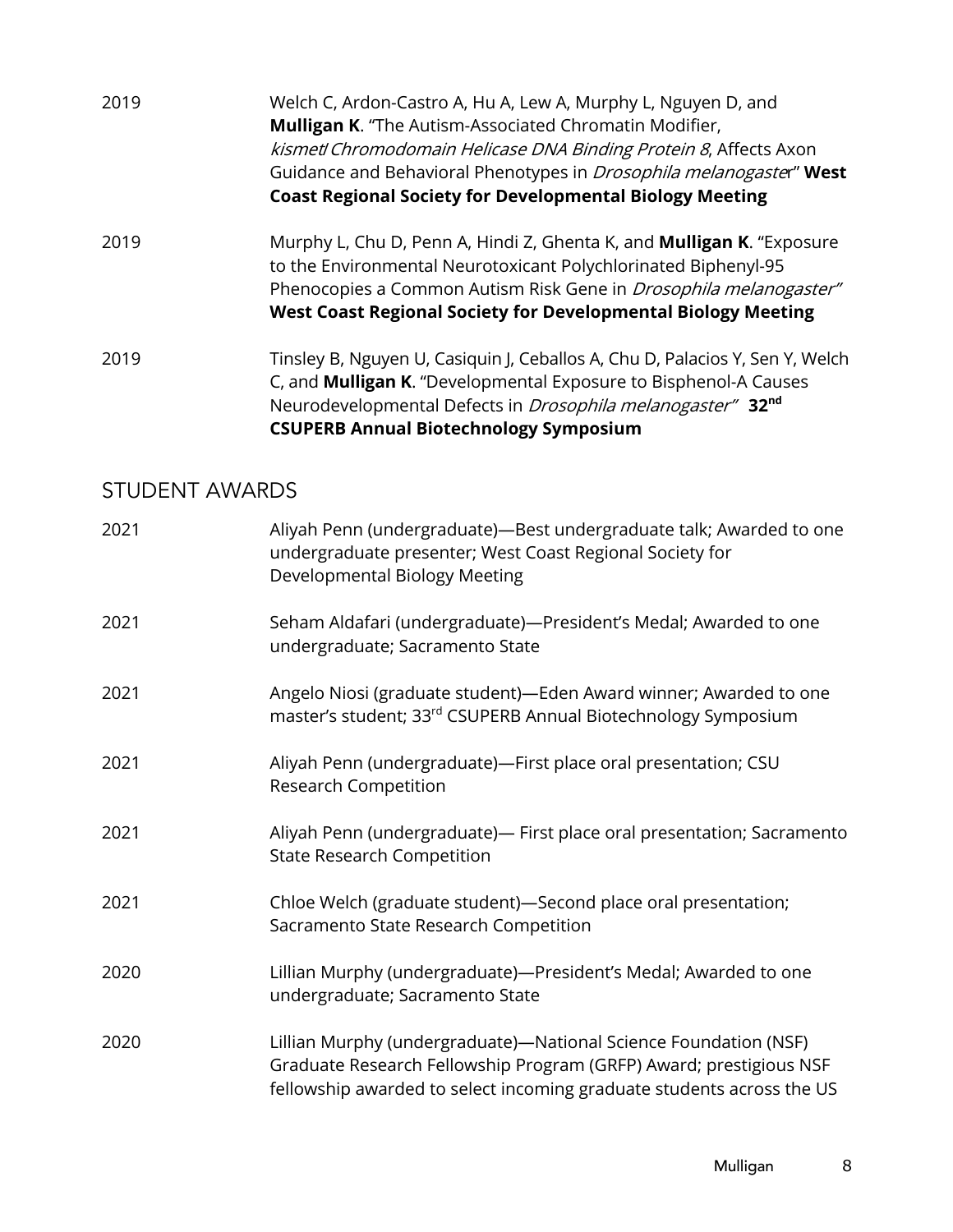| 2020 | Kevin Nzenkue (undergraduate)-Summer Undergraduate Research<br>Experience (SURE) Award; Sacramento State Natural Sciences and<br>Mathematics (NSM) research award     |
|------|-----------------------------------------------------------------------------------------------------------------------------------------------------------------------|
| 2020 | Nguyen (Henry) Vo (undergraduate)-SURE Award; Sacramento State<br>NSM research award                                                                                  |
| 2020 | Brendan Tinsley (graduate student)-Eden Award finalist; Six finalists<br>from across the CSU system; 32nd CSUPERB Annual Biotechnology<br>Symposium                   |
| 2020 | Taylor Moore (undergraduate)-NIH RISE Award recipient                                                                                                                 |
| 2019 | Heather Larson (graduate student)-CSUPERB Travel Grant                                                                                                                |
| 2019 | Kaitlin Danziger & Aliyah Penn (undergraduates)—Best poster in their<br>category; West Coast Biological Sciences Undergraduate Research<br>Conference (WBSURC)        |
| 2019 | Chloe Welch (undergraduate)-Best oral presentation in her category;<br>West Coast Biological Sciences Undergraduate Research Conference<br>(WBSURC)                   |
| 2019 | Lillian Murphy (undergraduate)-Best undergraduate poster; Awarded to<br>one undergraduate presenter; West Coast Regional Society for<br>Developmental Biology Meeting |
| 2019 | Lillian Murphy (undergraduate)-Nagel Award winner; Awarded to one<br>undergraduate across CSU system; 31st CSUPERB Annual Biotechnology<br>Symposium                  |
| 2019 | Chloe Welch (undergraduate)-Nagel Award finalist; Six finalists from<br>across the CSU system; 31st CSUPERB Annual Biotechnology Symposium                            |
| 2019 | Brendan Tinsley (graduate)-First place presenter; Sacramento State<br>Research Competition                                                                            |
| 2019 | Jacqueline Stein (undergraduate)-SURE Award; Sacramento State NSM<br>research award                                                                                   |
| 2019 | Ishmeal Ivory Ford (undergraduate)-Louis Stokes Alliance for Minority<br>Participation (LSAMP) Research Award recipient                                               |
| 2019 | Alex Ceballos (undergraduate) - LSAMP Research Award recipient                                                                                                        |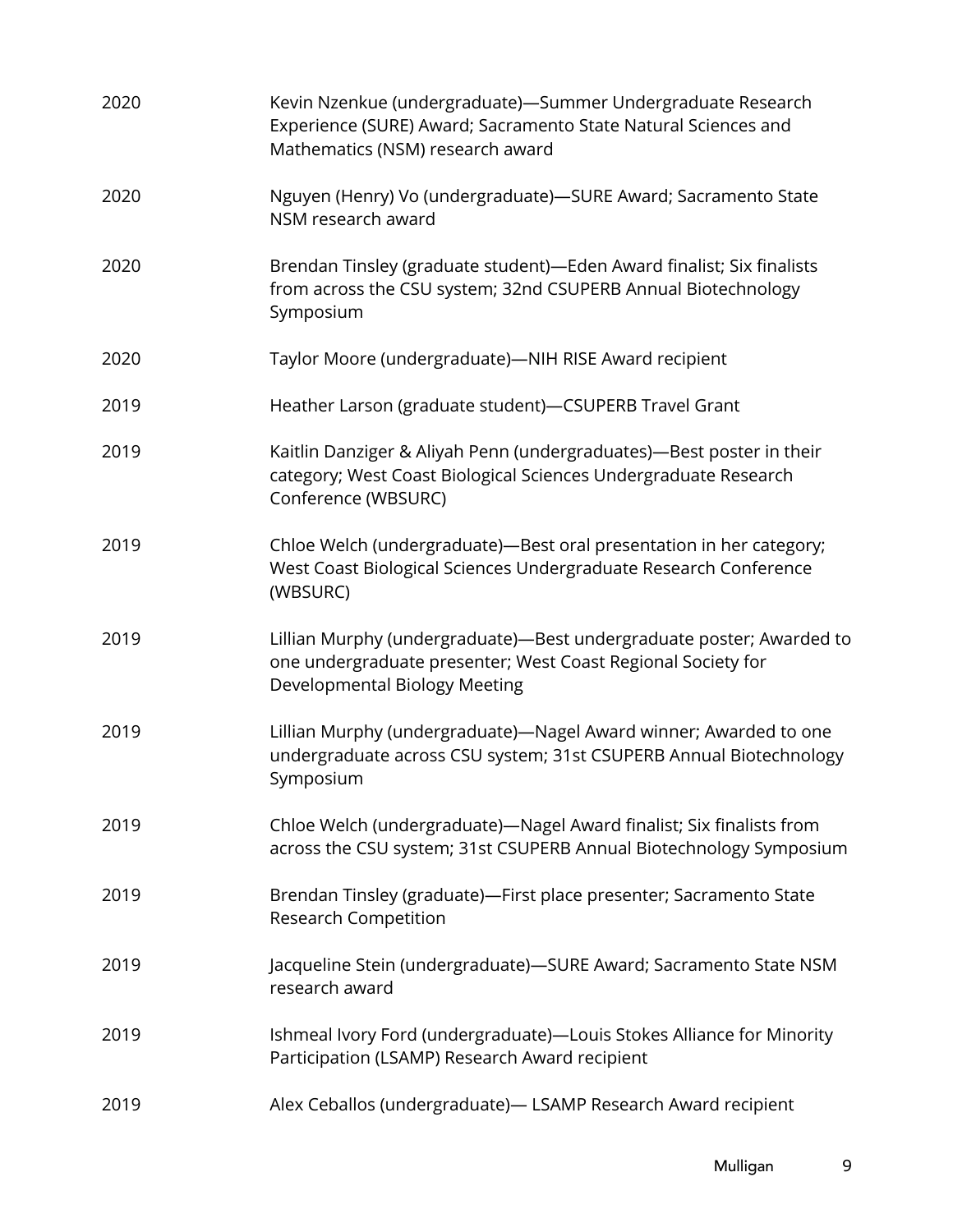| 2018 | Any Ardon-Castro & Alain Hu (undergraduates)— First place poster;<br>Sacramento State Research Competition                                                     |
|------|----------------------------------------------------------------------------------------------------------------------------------------------------------------|
| 2018 | Chloe Welch (undergraduates-Best oral presentation in her category;<br>West Coast Biological Sciences Undergraduate Research Conference<br>(WBSURC)            |
| 2018 | Lillian Murphy (undergraduate)-Second place oral presentation in her<br>category; West Coast Biological Sciences Undergraduate Research<br>Conference (WBSURC) |
| 2018 | Lillian Murphy (undergraduate)-CSUPERB Travel Grant                                                                                                            |
| 2018 | Semaj Hornbuckle & Yomira Palacios (undergraduate)—Louis Stokes<br>Alliance for Minority Participation (LSAMP) Research Award recipients                       |
| 2018 | Daniel Chu (undergraduate)-SURE Award; Sacramento State NSM<br>research award                                                                                  |
| 2018 | Chloe Welch (undergraduate)-Society for Developmental Biology Travel<br>Award                                                                                  |
| 2017 | Brandon Trafton (undergraduate)-Second place presenter; CSU<br>Research Competition                                                                            |
| 2017 | Brandon Trafton (undergraduate)-First place presenter; Sacramento<br><b>State Research Competition</b>                                                         |
| 2017 | Kimberly Nguyen (undergraduate)-First place poster; Sacramento State<br><b>Research Competition</b>                                                            |
| 2017 | Darren Nguyen, Aliyah Penn, and Lillian Murphy (undergraduates)-NIH<br><b>RISE Award recipients</b>                                                            |
| 2017 | Chloe Welch (undergraduate)-SURE Award recipient; Sacramento State<br>NSM research award                                                                       |
| 2017 | Lillian Murphy (undergraduate)-SURE Award recipient; Sacramento<br>State NSM research award                                                                    |
| 2017 | Lillian Murphy (undergraduate)-CSUPERB Travel Award recipient                                                                                                  |